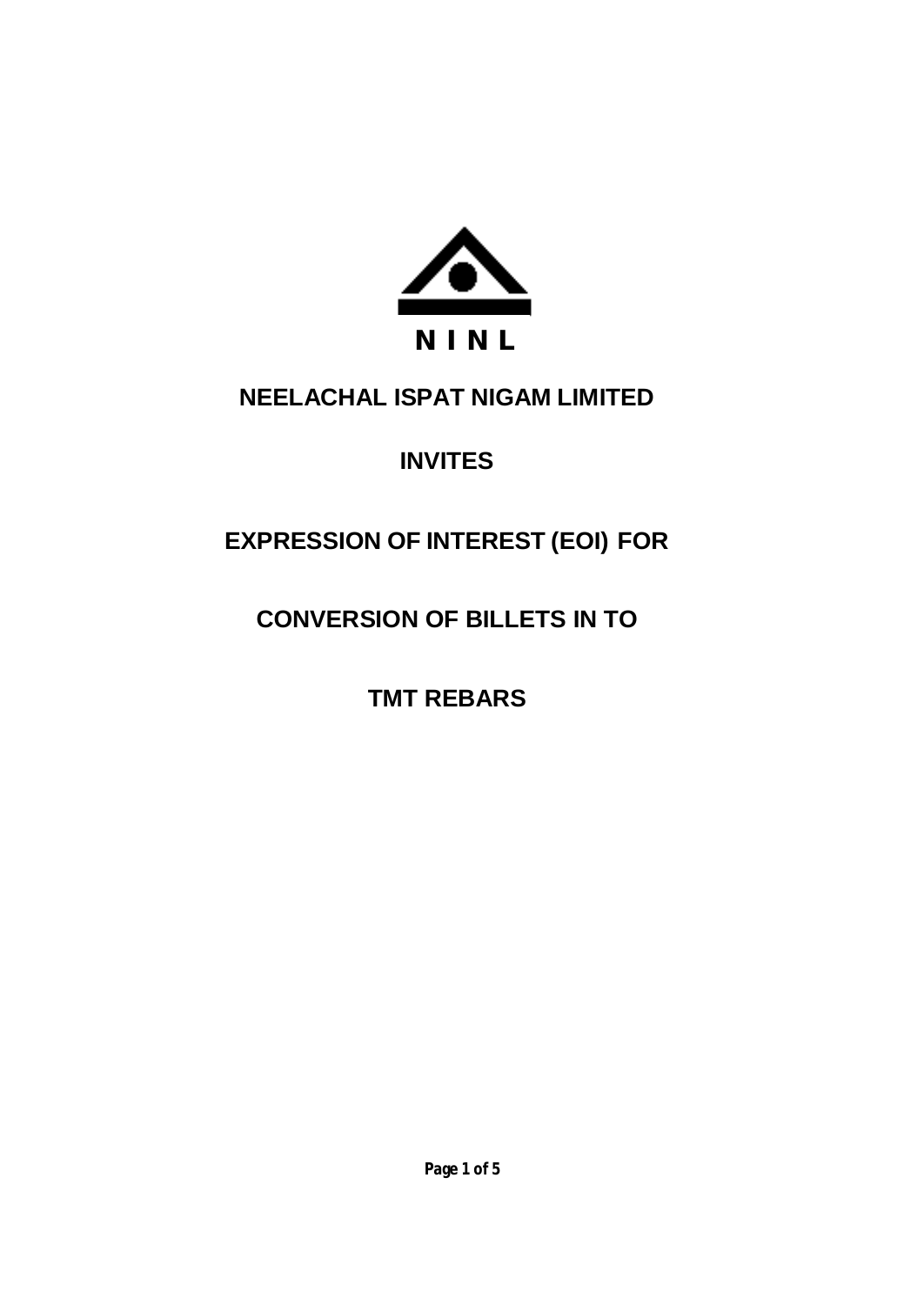# **NEELACHAL ISPAT NIGAM LIMITED**

Kalinga Nagar Industrial Complex, Duburi – 755 026, Odisha, India Visit us at www.ninl.in

### **EOI No. : NINL/CM/SSS/Billet Con/EOI/2019 Date :31.01.2019**

# **INVITATION FOR EXPRESSION OF INTEREST**

A. Neelachal Ispat Nigam Limited (NINL), a company promoted by MMTC Ltd, Industrial Promotion and Investment Corporation of Orissa limited (IPICOL) and other government agencies has set up an 1.1 million ton Integrated Iron and steel plant at Kalinganagar, Duburi, Dist-Jajpur, Orissa. NINL has its own captive power plant to meet the internal power requirement and air separation unit for producing oxygen, nitrogen and argon. NINL is having own captive iron ore mines which is under development.

NINL has become India's largest exporter of pig iron since 2004-05. Pig iron and LAM coke produced by NINL has established its acceptance in domestic as well as in international markets. Company is widely catering demands of eastern, central and northern regions of India for Pig iron apart from exports. The "KAMDHENU" fertiliser produced is in high demand in nearby areas. Crude tar is being despatched to downstream industries for further processing. In addition to above, NINL has already commissioned it's Steel Melt Shop and started producing steel Billets.

### B. **OBJECTIVE OF E O I**

The objective of this EOI is to identify potential Steel Processing Units – SPU / Rolling Mills - RM, who would be interested in conversion of NINL's Cast Billets (size 150 mm X 150 mm) into TMT Rebars (size 8 mm to 32 mm) as a Conversion Agent. Based on the proposals received from intending agencies, NINL shall process further as per their procedure for entering into Contracts with Agencies for Conversion of Billets in to TMT Rebars.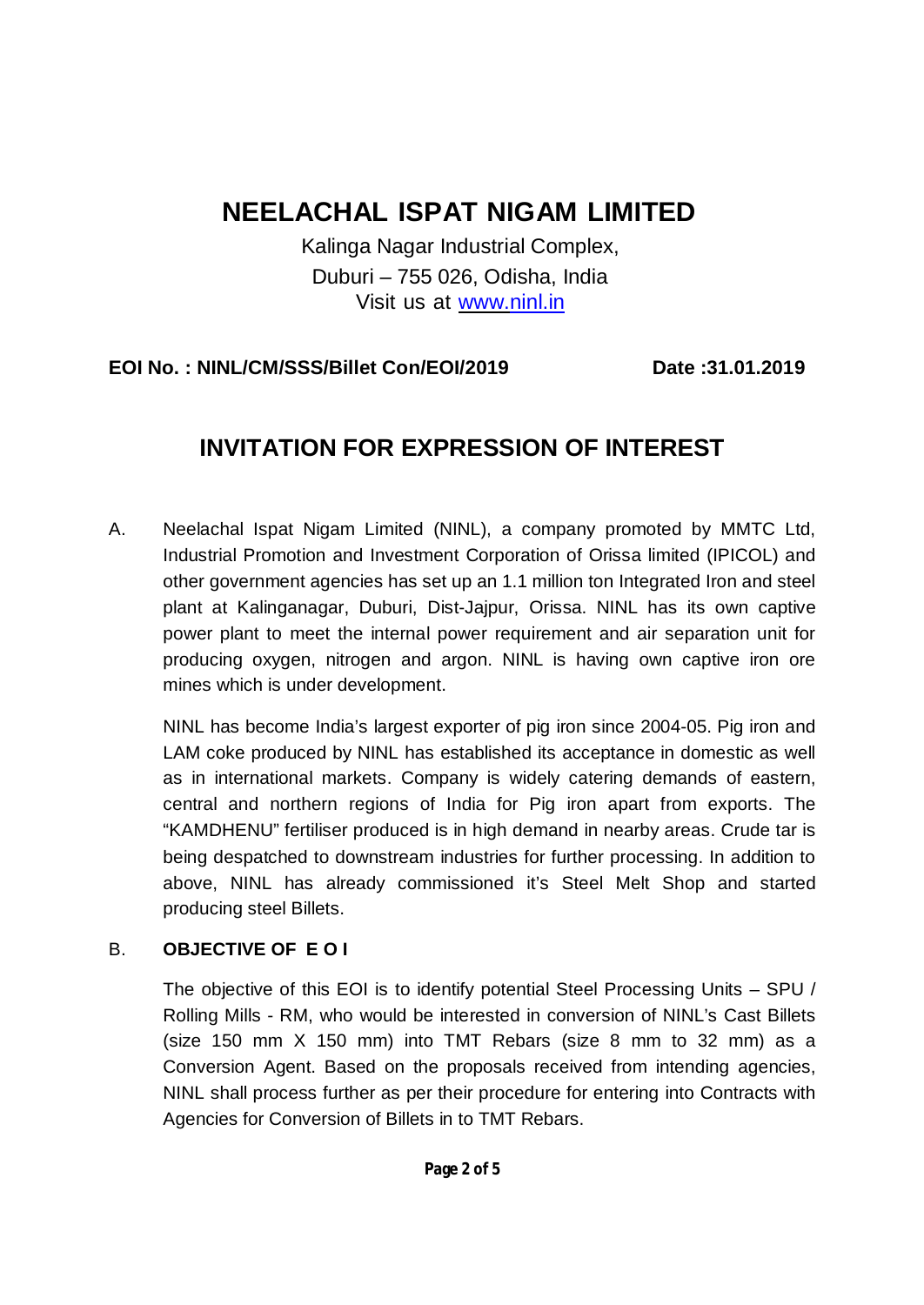#### **C. SCOPE OF WORK OF CONVERSION AGENT :**

a) Lift NINL Billets from NINL Plant and transport the same to his works

b) Unloading, handling, stacking & storage of Billets for conversion at Conversion Agent's works.

c) Conversion of Billets into finished products as per NINL's requirement

d) Stacking of finished products at safe/protected place at Conversion Agent's Works and load into vehicle for sale / despatch after weighment.

e) Preparation sales documents & MIS reports.

f) Fulfillment of all requisite statutory formalities.

#### **D. NINL's OBLIGATION**

a) NINL shall arrange for loading of Billets on to the Conversion Agents vehicle at NINL Plant.

b) Appointment of NINL's representative / Third Party Inspection Agency at Conversion Agency's Works.

c) NINL shall issue necessary Sale Order in favour of NINL's Customers for sale of the finished products directly from the Conversion Agent's Works.

#### **E. QUANTITY FOR CONVERSION**

Tentative quantity of Billets to be Converted per annum will be 1,50,000 MT.

#### **E. PERIOD OF CONVERSION CONTRACT**

Period of Contract shall be for a period of minimum 2 years, extendable by 1 more year on mutually agreed terms.

#### **F. INVITATION**

NINL invites Expression of Interest from the interested existing Mills (Steel Processing Units – SPU/Rolling Mills-RM) for conversion of NINL Billets into TMT Rebars on Conversion fees basis as per the broad scope of work as mentioned at above. The agency shall have minimum 3 years experience in conversion of Billets into TMT Rebars and having valid licence for production.

The proposal from interested agencies should include the details as per the enclosed format. In addition, the agencies may include any additional information / business proposal they may like to propose. The agencies are required to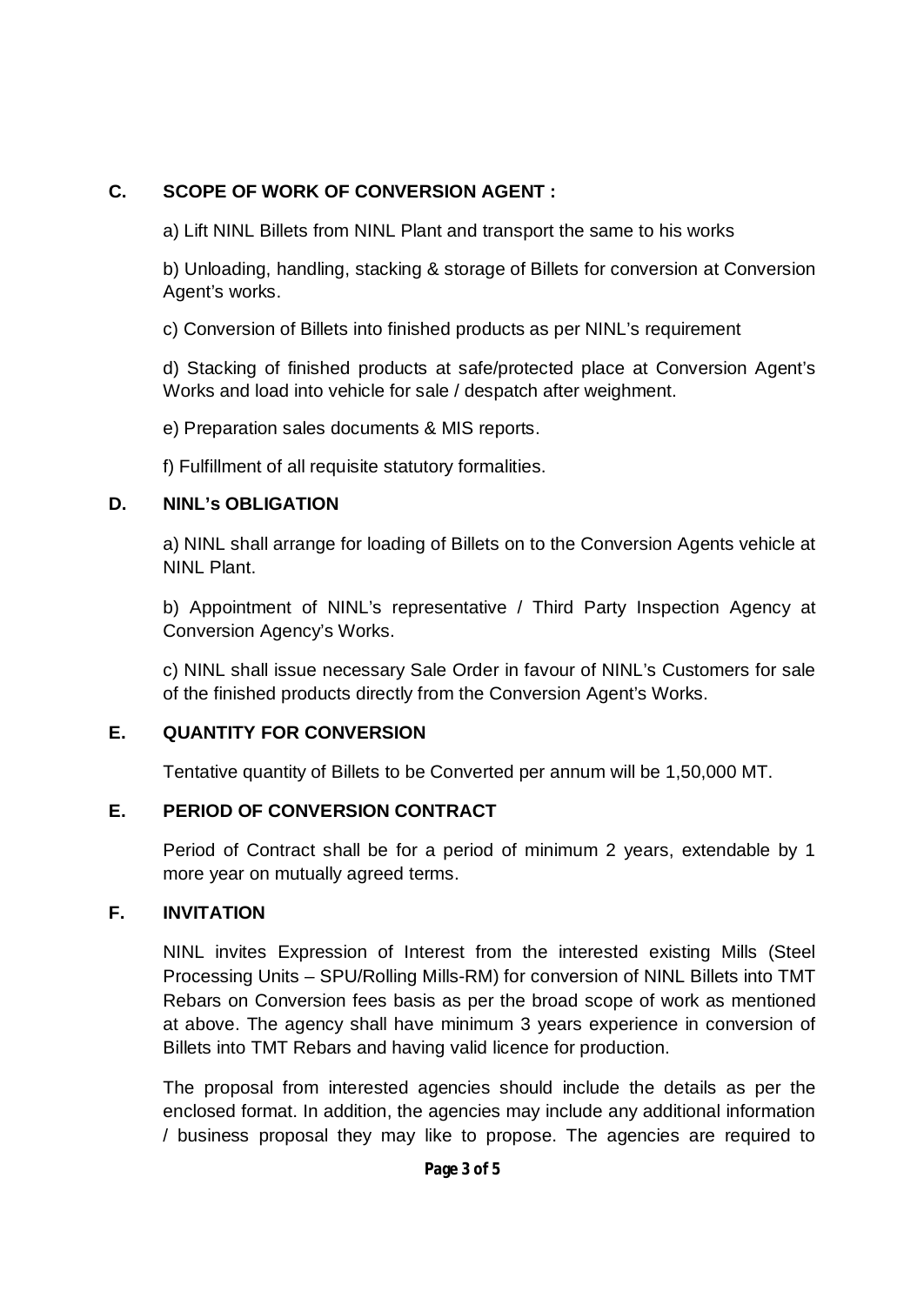submit suitable documents (as applicable) in support of the details filled up in the enclosed Format

### **G. DUE DATE FOR SUBMISSION OF PROPOSAL:**

The proposals should be submitted in sealed envelop superscribing the envelop with the EOI No. and "PROPOSAL FOR CONVERSION OF BILLETS". The proposals against the subject EOI should reach the following address on or before **15.02.2019 by 15.00 Hrs IST**.

Dy.General Manager (Commercial) Neelachal Ispat Nigam Limited, Kalinga Nagar Industrial Complex, Duburi, Dist.: Jajpur, Odisha - 755026 Email: sahuss@ninl.in

### **H. DISCLAIMER:**

The issue of this EOI document does not, in any way commit, or otherwise oblige NINL to proceed with all or any of the proposals received. The EOI request is not the subject of any process contract or any contractual obligation between NINL and the applicant or potential applicants. NINL may at its absolute discretion, elect to abandon any part or whole of the process without giving prior intimation to the applicant or potential applicants. NINL reserves the right to consider or reject any proposal at any point of time without assigning any reasons, whatsoever.

Dy.General Manager(Commercial)

Neelachal Ispat Nigam Limited